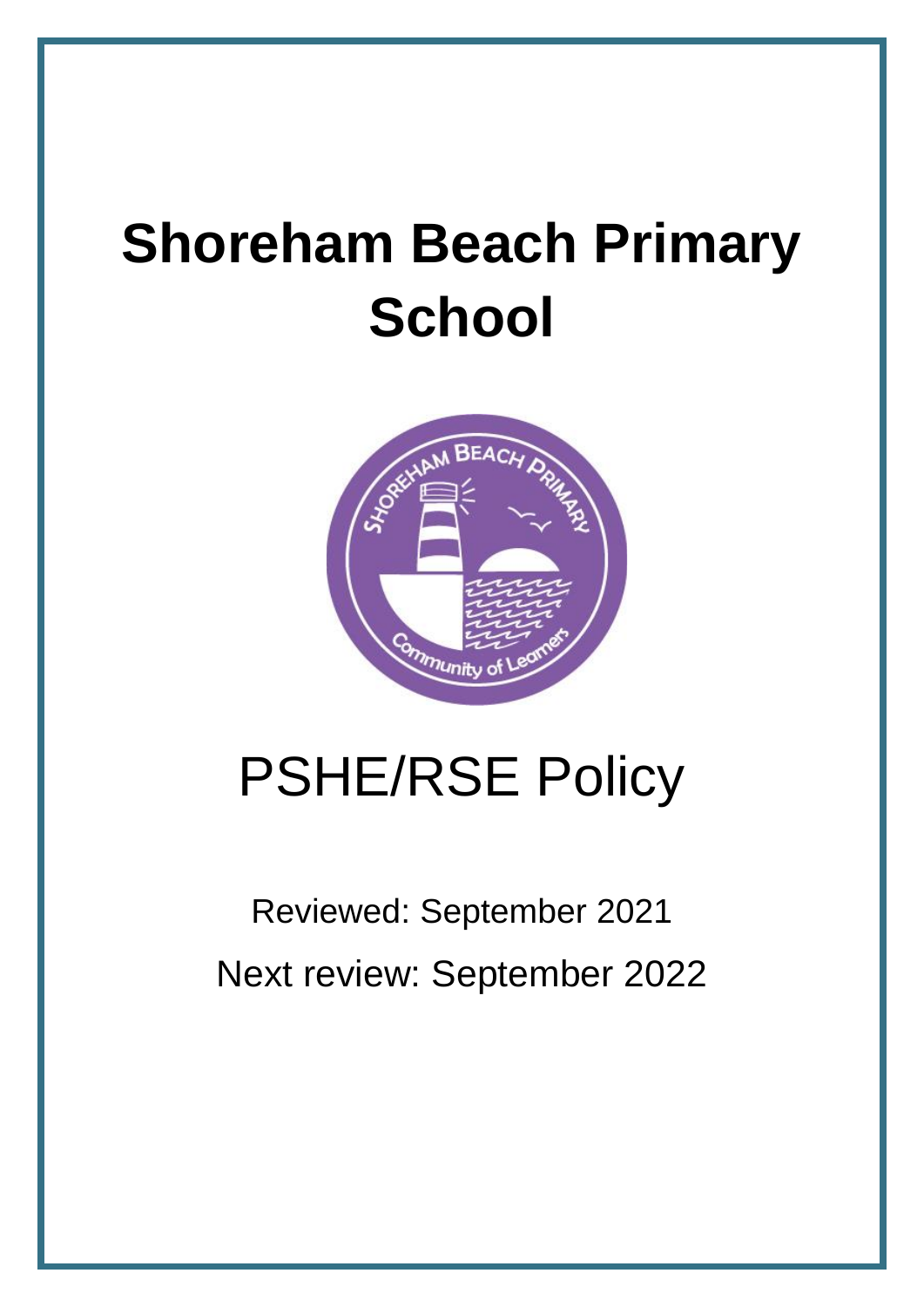# **Contents:**

Statement of intent

- 1. Legal framework
- 2. Key roles and responsibilities
- 3. Aims of the PSHE curriculum
- 4. Teaching methods and learning style
- 5. Timetabling and cross-faculty involvement
- 6. Safeguarding, reports of abuse and confidentiality
- 7. Tailoring PSHE
- 8. KS1 and 2 programmes of study
- 9. Assessment
- 10. Intent, Implementation, Impact

# **Statement of intent**

Shoreham Beach Primary School believes that a strong PSHE education is important to help our pupils develop into well-rounded members of society, who can make a positive contribution to their community. Our PSHE curriculum is strongly tied to our RSE, relationships, health education and pastoral care programme.

The vision for pupils, staff and others linked to our school is to always look to achieve our personal best in every aspect of school life.

- Our school is one where everyone is encouraged and supported to achieve their personal best.
- Our school is welcoming, inclusive, has a real community feel and is a place where everyone is valued.
- Our pupils and staff treat each other equitably, fairly, with kindness and with mutual respect. At all times, staff and pupils are encouraged to show a high regard for the needs and feelings of others through their actions and words.
- Our pupils and staff are enterprising and approach challenges with a 'can-do' attitude.
- The needs and interests of all pupils, irrespective of gender, culture, ability or aptitude, will be promoted through an inclusive and varied PSHE curriculum at our school.
- Our environment is safe and clean with everyone sharing responsibility for it.
- Our culture is one of continuous improvement, creativity and enthusiasm.
- Parents will be informed about the policy via the school's website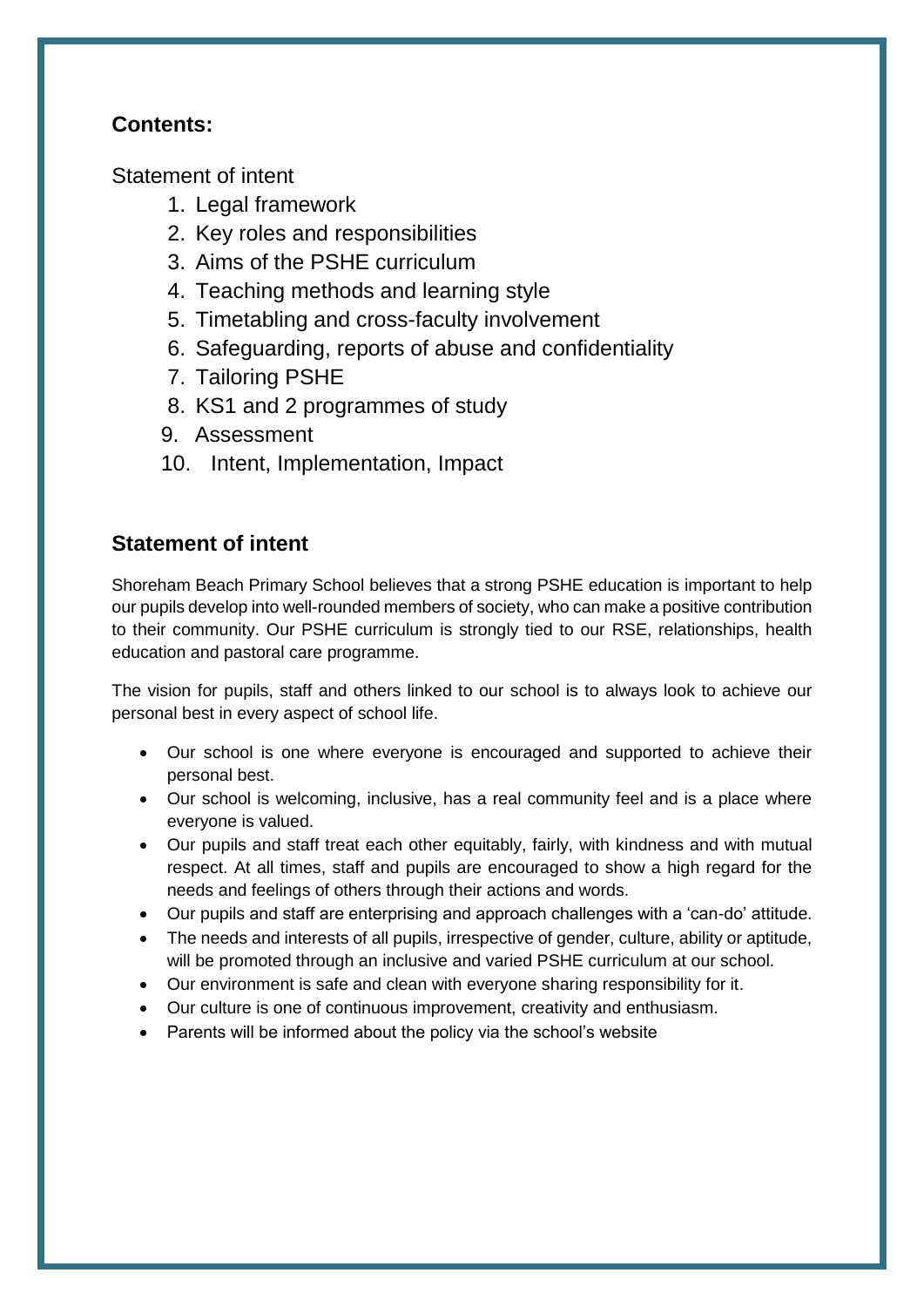# **1. Legal framework**

- 1.1. This policy has due regard to legislation and statutory guidance, including, but not limited to the following:
	- Education Act 1996
	- Education Act 2002
	- Pupils and Social Work Act 2017
	- DfE (2019) 'Keeping Pupils safe in education' (KCSIE)
	- DfE (2019) 'Relationships Education, Relationships and Sex Education (RSE) and Health Education'
	- DfE (2019) 'School and college security'

# **2. Key roles and responsibilities**

- 2.1. The governing body has responsibility for ensuring that the PSHE Policy, as written, does not discriminate on any grounds, including but not limited to age, disability, gender reassignment, marriage and civil partnership, race, religion or belief, sex, or sexual orientation.
- 2.2. The headteacher has overall responsibility for reviewing the PSHE Policy annually.
- 2.3. The headteacher has responsibility for handling complaints regarding this policy, as outlined in the school's Complaints Procedures Policy.
- 2.4. The PSHE co-ordinator is responsible for liaising with other staff and professional agencies to devise a suitable scheme of work to ensure a comprehensive PSHE education that achieves the aims laid out in this policy.
- 2.5. The school will consult with parents to ensure that the RSE and relationships education elements of the PSHE curriculum reflect the needs and sensibilities of the wider school community.
- 2.6. The school will work with parents to ensure that parents are routinely kept informed about their right to withdraw their children from sex education (but not relationships or health education).

# **3. Aims of the PSHE curriculum (including other curriculum areas and assemblies)**

- 3.1. Pupils will learn to do the following:
	- Understand what constitutes a healthy lifestyle.
	- Understand how to stay safe and behave online.
	- Understand the dangers they may face, both in and around school and beyond, and be provided with the means to keep themselves safe.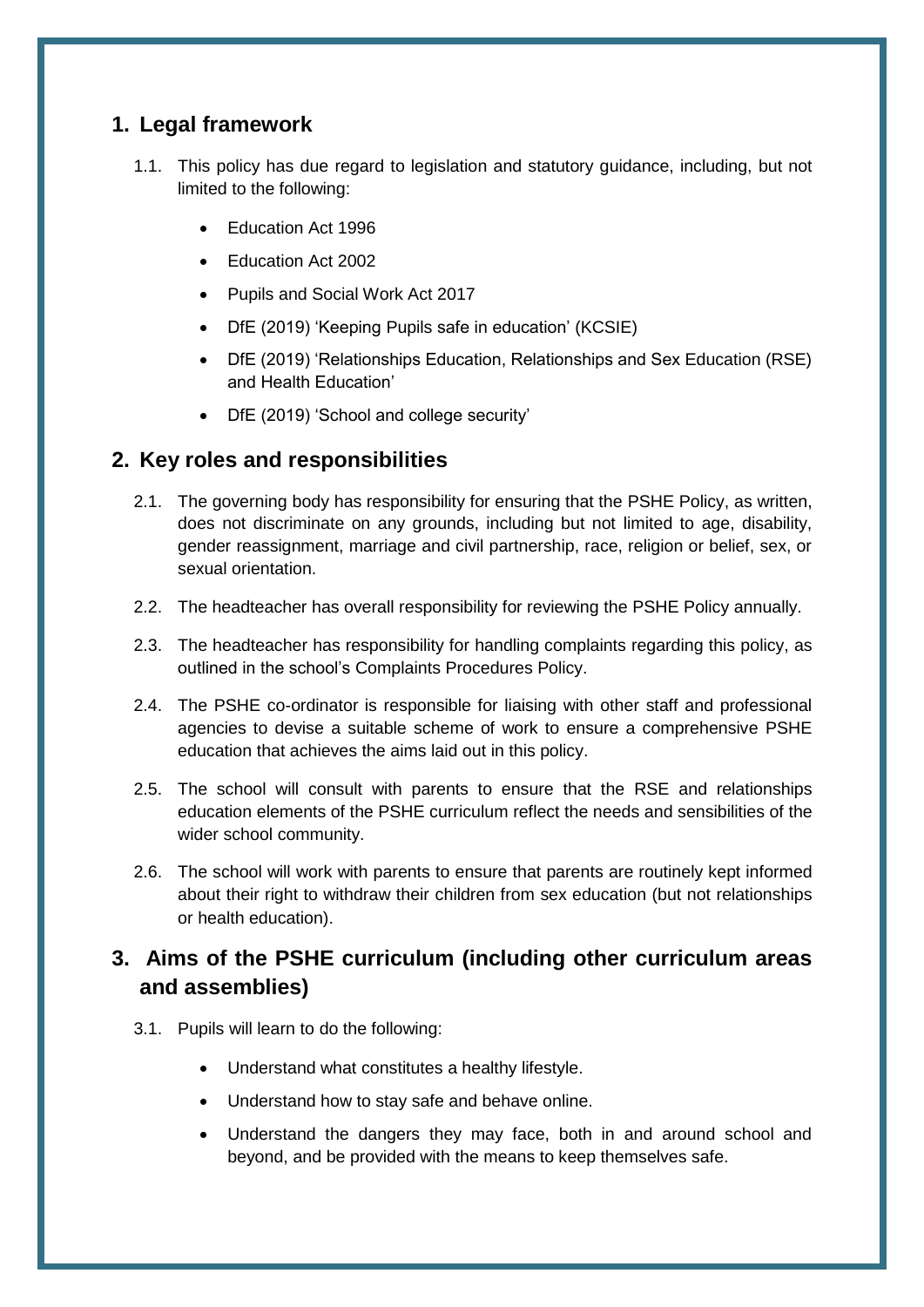- Understand the law and consequences of risky behaviours.
- Develop responsibility and independence within school which they will take forward into society in their working lives.
- Respect other people, in particular, learning to respect the different cultural/ethnic/religious/gendered viewpoints of others in our school community and the wider world.
- Understand what constitutes 'socially acceptable' behaviour at school and in society.
- Be a constructive member of society.
- Understand democracy.
- Develop good relationships with peers and adults.
- Develop self-confidence, self-esteem and self-worth.
- Make positive, informed choices as they make their way through life.
- Understand that they have a right to speak up about issues or events, and to respect other's right to do the same.

#### **4. Teaching methods and learning style**

- 4.1. A range of teaching and learning styles are used to teach PSHE.
- 4.2. Teaching is pupil-led with an emphasis on active learning techniques such as discussion and group work.
- 4.3. 'Ice-breaker' activities and clear ground rules regarding discussions are put in place to ensure a safe, supportive and positive learning environment. Examples of discussion guidelines include rules such as:
	- No crude language.
	- No raised voices/shouting.
	- No talking over people.
	- Show respect for another's views, even when disagreeing with them.
	- Keep comments subject-specific, as opposed to personal.
- 4.4. Pupils learn research and study techniques and can engage in investigations and problem-solving activities.
- 4.5. All pupils are encouraged to take part in charity work and volunteering, as well as organising school events such as assemblies and open evenings.
- 4.6. The school uses visiting speakers, such as health workers and the police, to broaden the curriculum and share their real-life experiences. Any such speakers are closely monitored by the class teacher who will use their professional judgement to end a speech if they consider it to contravene any of the aims of this policy or the values of our school.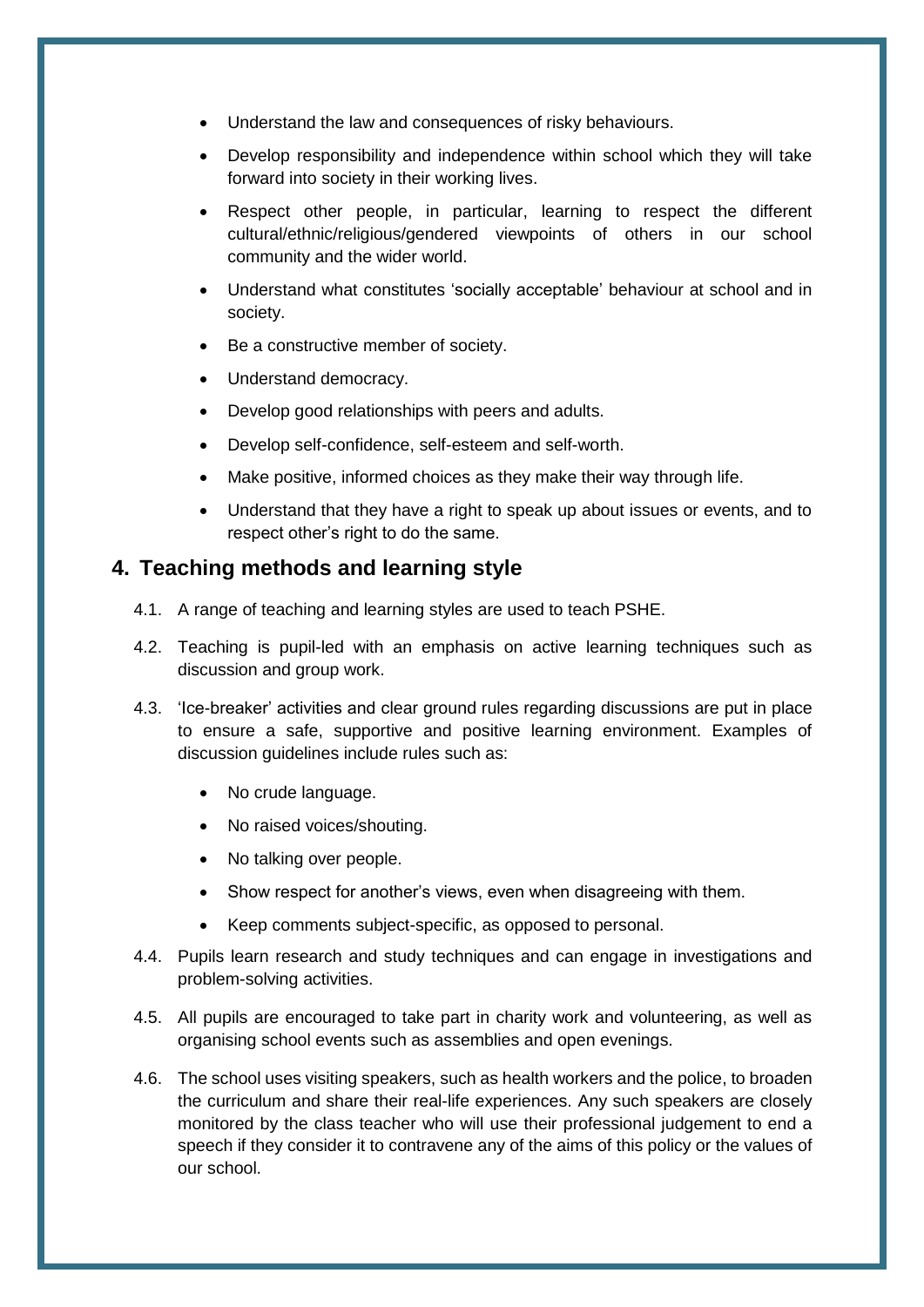- 4.7. The school with take into consideration the local community on matters related to PSHE to ensure that local issues are covered in lessons.
- 4.8. Pupils' questions, unless inappropriate, are answered respectfully by teachers.

### **5. Timetabling and cross-faculty involvement**

- 5.1. The school uses direct teaching via timetabled lessons.
- 5.2. PSHE is taught in discrete curriculum time.
- 5.3. The school ensures cross-curricular learning.

## **6. Safeguarding, reports of abuse and confidentiality**

- 6.1. Staff are aware of KCSIE advice concerning what to do if a pupil informs them that they are being abused or neglected or are witnessing abuse. Staff are also aware of the appropriate levels of confidentiality. This means only involving those deemed necessary, such as the DSL and pupils' social care. Staff must never promise a child that they will not tell anyone about a report of abuse, as this ultimately may not be in the best interests of the child.
- 6.2. Every lesson reinforces that, if pupils have any sensitive/personal issues or wish to talk about any of the issues raised in the lesson; they are aware of how to raise concerns or make reports to their teacher or another member of staff about this, and how this will be handled. This also includes processes when they have concerns about a friend or peer.

# **7. Tailoring PSHE**

- 7.1. The school uses discussions and other activities during initial PSHE lessons to ascertain 'where pupils are' in terms of their knowledge and understanding of various subjects. The teaching programme will then be adjusted to reflect the composition of the class with regards to this.
- 7.2. Teaching considers the ability, age, readiness and cultural backgrounds of all young people in the class and will be tailored accordingly.
- 7.3. Adaptations are made for those for whom English is a second language to ensure that all pupils can fully access PSHE educational provision.
- 7.4. All pupils with SEND receive PSHE education, with content and delivery tailored to meet their individual needs.
- 7.5. The school will deliver relationships and health education as part of its timetabled PSHE programme.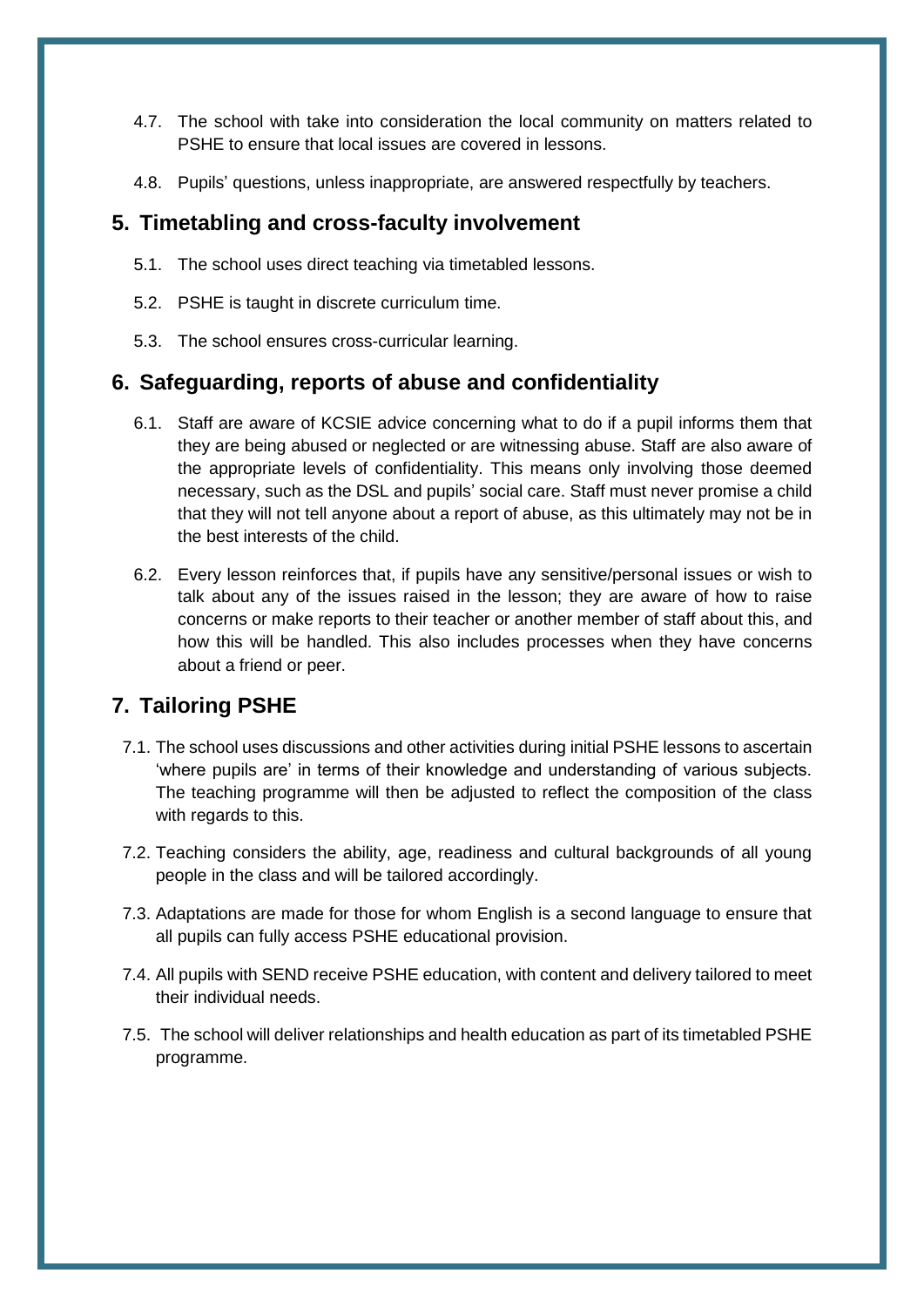# **8. KS1 and 2 programmes of study**

The PSHE programme of study will cover the following topics:

#### **Families and people who care for me**

8.1. Pupils will be taught the following:

- The importance of families for pupils when growing up, as they can provide love, security and stability
- The characteristics of healthy family life, commitment to each other, including in times of difficulty, protection and care for pupils and other family members, the importance of spending time together and sharing each other's lives
- That others' families within the school or in the wider world may look different from their own, but those differences should be respected, and know that other pupils' families are also characterised by love and care
- That stable, caring relationships, which may be of different types, are at the heart of happy families, and are important for pupils' security growing up
- That marriage represents a formal and legally recognised commitment between two people which is meant to be lifelong
- How to recognise if family relationships are making them feel unhappy or unsafe, and how to seek help or advice from others if needed

#### **Caring friendships**

- 8.2. Pupils will be taught the following:
	- The importance of friendships in making us feel happy and secure, and how people choose and make friends
	- The characteristics of friendships, such as mutual respect, truthfulness, trustworthiness, loyalty, kindness, generosity, trust, sharing interests and experiences, and support with problems and difficulties
	- That healthy friendships are positive and welcoming towards others, and do not make others feel lonely and excluded
	- That most friendships have ups and downs, which can often be worked through so that the friendship can be repaired or even strengthened, and that resorting to violence is never right
	- How to recognise who to trust and not to trust, how to judge when a friendship causes them to feel unhappy or uncomfortable, managing conflict, how to manage these situations and how to seek help or advice from others if needed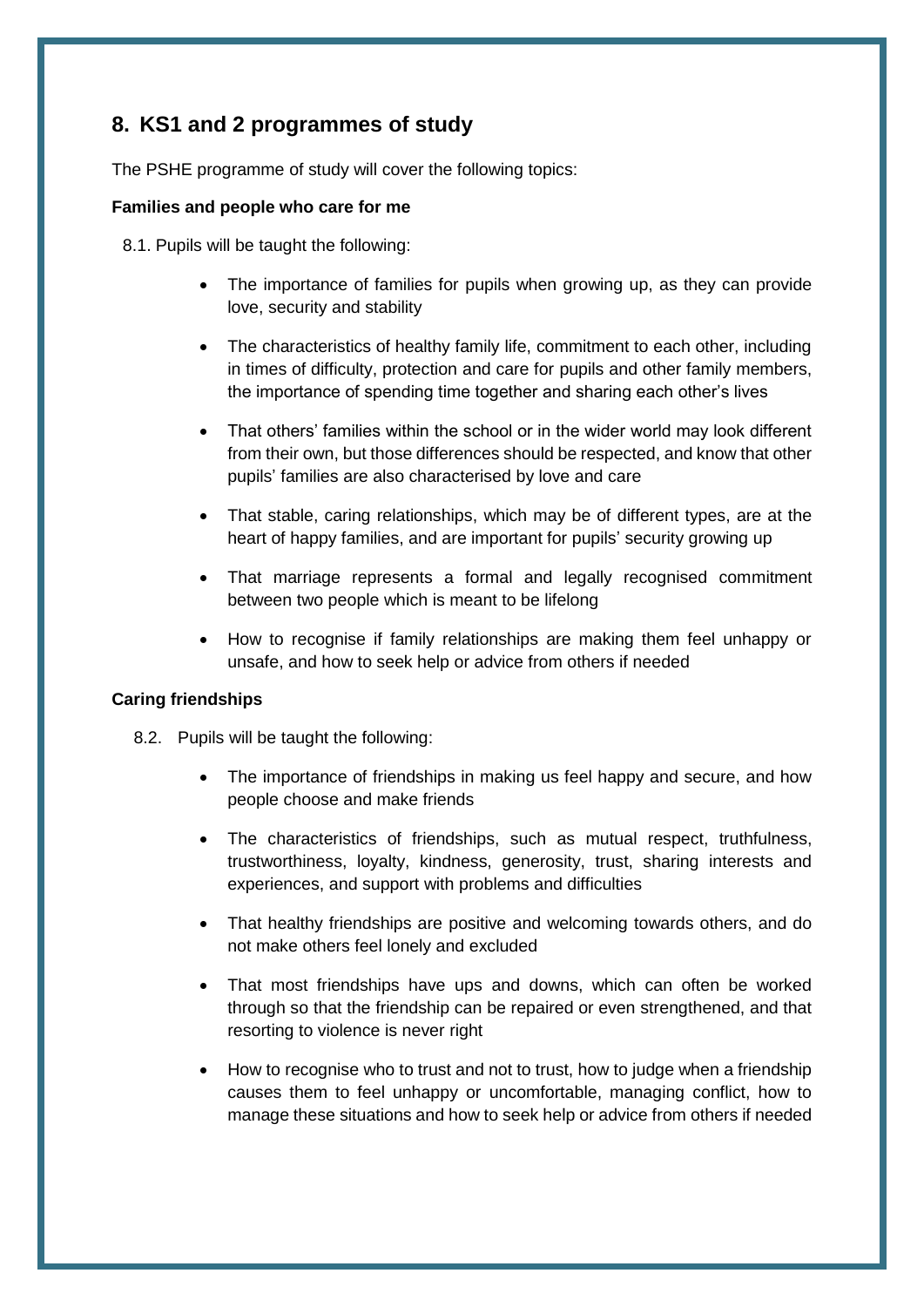#### **Respectful relationships**

- 8.3. Pupils will be taught the following:
	- The importance of respecting others, even when they differ from them (for example, physically, in character, personality or backgrounds), or make different choices or have different preferences or beliefs
	- Practical steps they can take in a range of different contexts to improve/support respectful relationships
	- The conventions of courtesy and manners
	- The importance of self-respect and how this links to their own happiness
	- That in schools and in wider society they can expect to be treated with respect by others, and should show this respect to others in return, including those in positions of authority
	- About different types of bullying (including cyberbullying), the impacts of bullying, responsibilities of bystanders (primarily reporting bullying to an adult) and how to get help
	- What a stereotype is, and how these can be unfair, negative or destructive
	- The importance of permission-seeking and giving in relationships with friends, peers and adults

#### **Online relationships**

- 8.4. Pupils will be taught the following:
	- That sometimes people behave differently online or pretend to be someone they are not
	- That the same principles apply to online relationships as face-to-face relationships, including the importance of respect for others online (including when anonymous)
	- The rules and principles for keeping safe online, recognising risks, harmful content and contact, and how to report them
	- How to critically consider their online friendships and sources of information including awareness of the risks associated with people they have never met
	- How information and data is shared and used online

#### **Being safe**

- 8.5. Pupils will be taught the following:
	- What sorts of boundaries are appropriate in friendships with peers and others (including online contexts)
	- About the concept of privacy and the implications of it from both pupils and adults; including that it is not always right to keep secrets in relation to being safe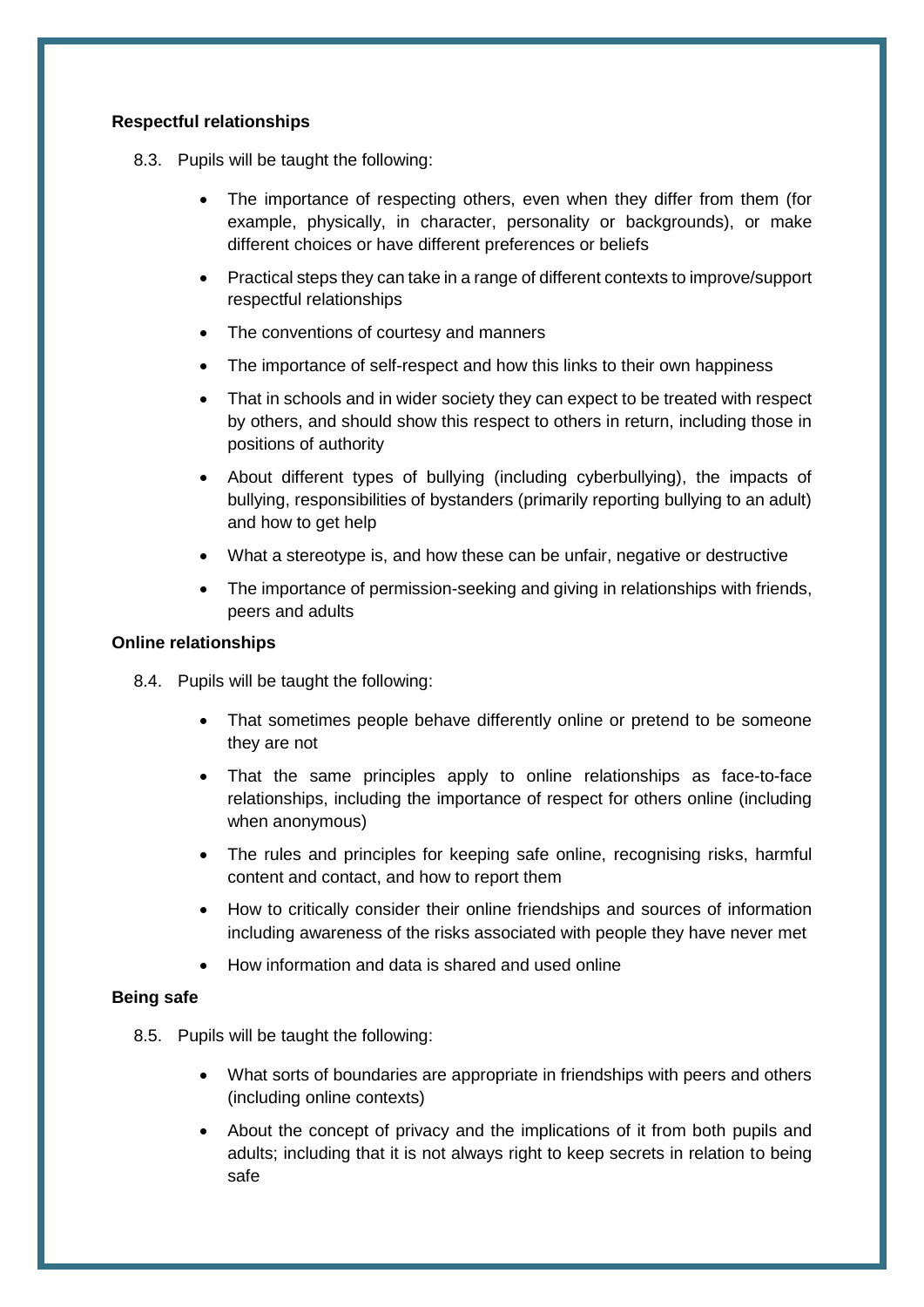- That each person's body belongs to them, and the differences between appropriate and inappropriate/unsafe physical, and other forms of, contact
- How to respond safely and appropriately to adults they encounter (in all contexts, including online) whom they do not know
- How to recognise and report feeling bad or unsafe around an adult
- How to ask for advice or help for themselves or others, and to persist until heard
- How to report concerns or abuse, and the vocabulary needed to do so
- About the dangers they may face, both in and around school and beyond, and how they can keep themselves safe.
- Where to get advice, e.g. family, school, other sources

#### **Mental wellbeing**

- 8.6. Pupils will be taught the following:
	- That mental wellbeing is a normal aspect of daily life, in the same way as physical health
	- That there is a normal range of emotions (e.g. happiness, sadness, anger, fear, nervousness, surprise) and scale of emotions that all humans experience in relation to different experiences and situations
	- How to recognise and talk about their emotions, including having varied vocabulary of words to use when talking about their own and others' feelings
	- How to judge whether what they are feeling and how they are behaving is appropriate and proportionate
	- The benefits of physical exercise, time outdoors, community participation, voluntary and service-based activity on mental wellbeing and happiness
	- Simple self-care techniques, such as the importance of rest, spending time with family and friends and the benefits of hobbies and interests
	- Isolation and loneliness can affect pupils and so it is very important for pupils to discuss their feelings with an adult and seek support
	- That bullying (including cyberbullying) has a negative and often lasting impact on mental wellbeing
	- Where and how to seek support (including recognising the triggers for seeking support), including whom in the school they should contact if they are worried about their own or someone else's mental wellbeing or ability to control their emotions (including issues arising online)
	- It is common for people to experience mental ill health. For many of these people, the problems can be resolved if the right support is made available, especially if accessed early enough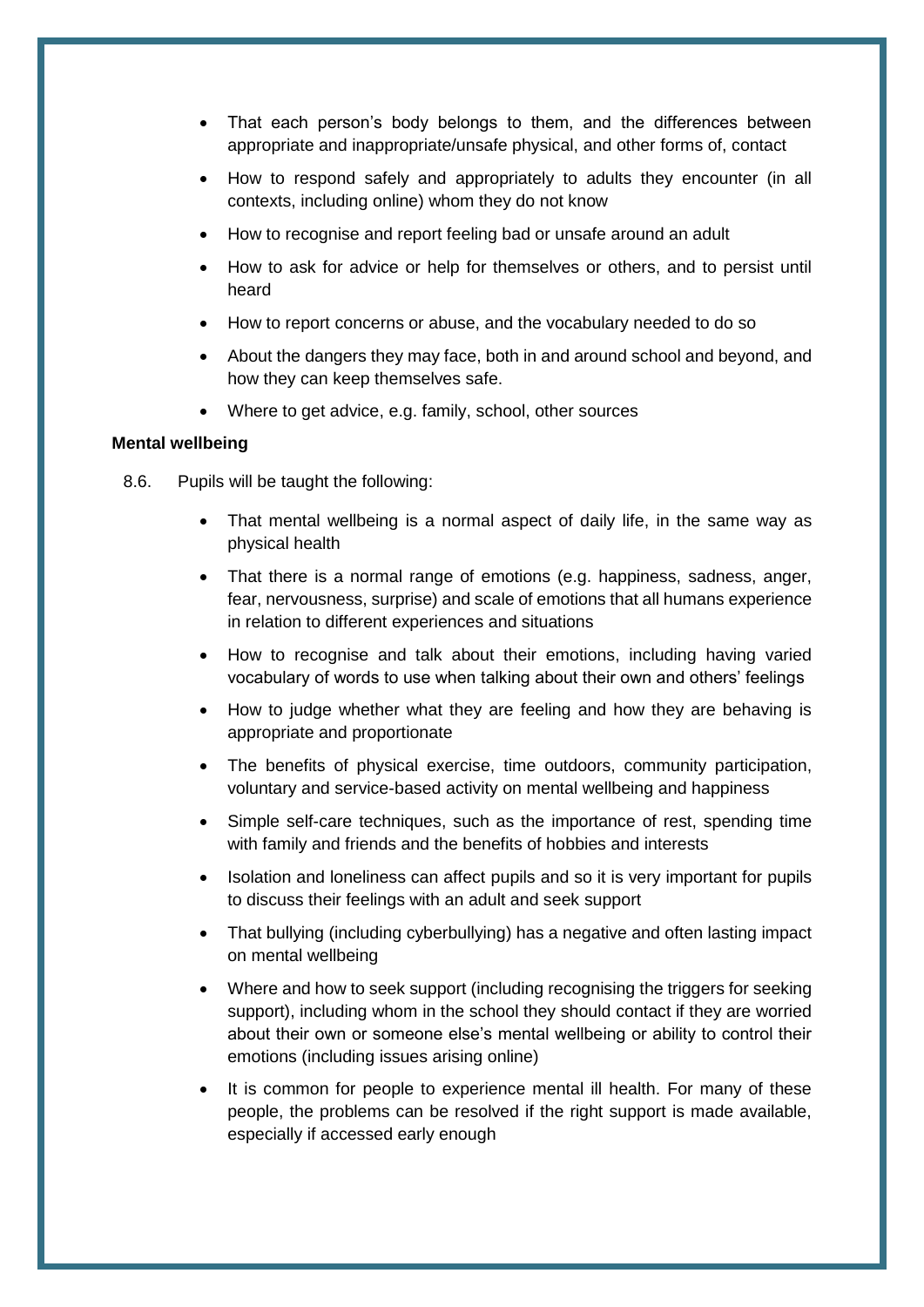#### **Internet safety and harms**

- 8.7. Pupils will be taught the following:
	- How the internet acts as an integral part of life for most people, with many benefits
	- About the benefits of rationing time spent online, the risks of spending excessive time on electronic devices and the impact of positive and negative content online on their own and others' mental and physical wellbeing
	- How to consider the effect of their online actions on others and know how to recognise and display respectful behaviour online and the importance of keeping personal information private
	- Why social media, some computer games and online gaming, etc. are age restricted
	- That the internet can also be a negative place where online abuse, trolling, bullying and harassment can take place, which can have a negative impact on mental health
	- How to be a discerning consumer of information online, recognising that information (including that from search engines) is ranked, selected and targeted
	- Where and how to report concerns and get support concerning issues online

#### **Physical health and fitness**

- 8.8. Pupils will be taught the following:
	- The characteristics and mental/physical benefits of leading an active lifestyle
	- The importance of including regular exercise into daily and weekly routines and how to achieve this; for example, walking or cycling to school, a daily active mile or other forms of regular, vigorous exercise
	- The risks associated with leading an inactive lifestyle (including obesity)
	- How and when to seek support, such as which adults to speak to in school if they have health concerns

#### **Healthy eating**

- 8.9. Pupils will be taught the following:
	- What constitutes a healthy diet (including understanding calories and other nutritional content)
	- The principles of planning/preparing a range of healthy meals
	- The characteristics of a poor diet and risks associated with unhealthy eating (such as obesity and tooth decay) and other behaviours (such as the impact of alcohol on diet or health)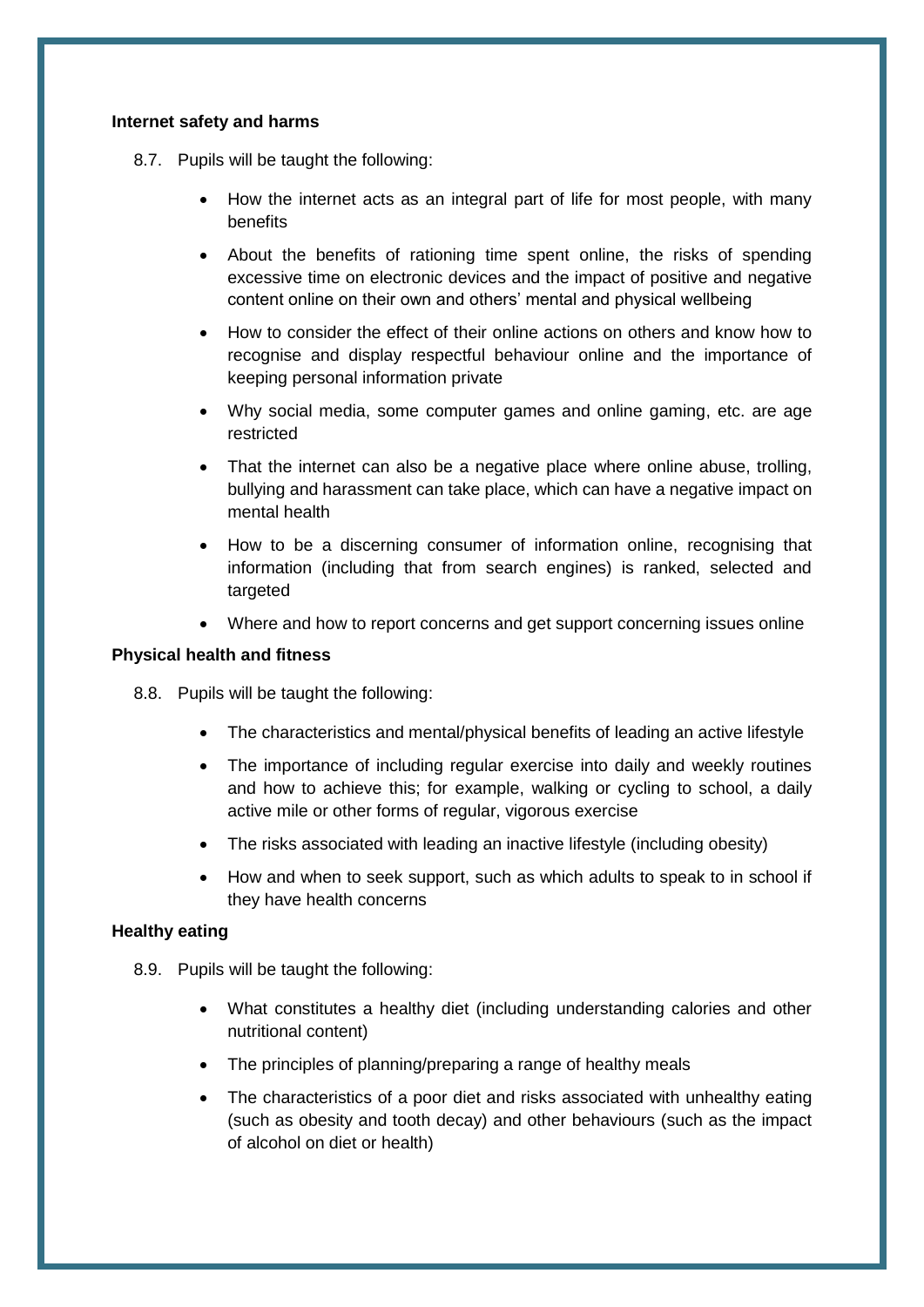#### **Drugs, alcohol and tobacco**

8.10. Pupils will be taught the following:

 The facts about legal/illegal harmful substances and associated risks, including smoking, alcohol use and drug-taking

#### **Health and prevention**

8.11. Pupils will be taught the following:

- How to recognise early signs of physical illness, such as weight loss or unexplained changes to the body
- About safe/unsafe exposure to the sun, and how to reduce the risk of sun damage, including skin cancer
- The importance of sufficient good quality sleep for good health and that a lack of sleep can influence weight, mood and ability to learn
- About dental health and the benefits of good oral hygiene and dental flossing, such as regular check-ups at the dentist
- About personal hygiene and germs including bacteria, viruses, how they are spread and treated, and the importance of handwashing
- The facts and science relating to allergies, immunisation and vaccination

#### **Basic first aid**

8.12. Pupils will be taught the following:

- How to make a clear and efficient call to emergency services if necessary
- Concepts of basic first aid, for example dealing with common injuries, including head injuries

#### **Changing adolescent body**

8.13. Pupils will be taught the following:

- Key facts about puberty and the changing adolescent body, particularly from age 9 through to age 11, including physical and emotional changes
- About menstrual wellbeing and key facts concerning the menstrual cycle

#### **Economic wellbeing and being a responsible citizen**

8.14. Pupils will be taught the following:

- How to contribute to the life of the classroom, and how to help create and follow group and class rules
- That everyone has individual needs and the responsibilities to meet them (such as being able to take turns, share, and understand the need to return things that have been borrowed)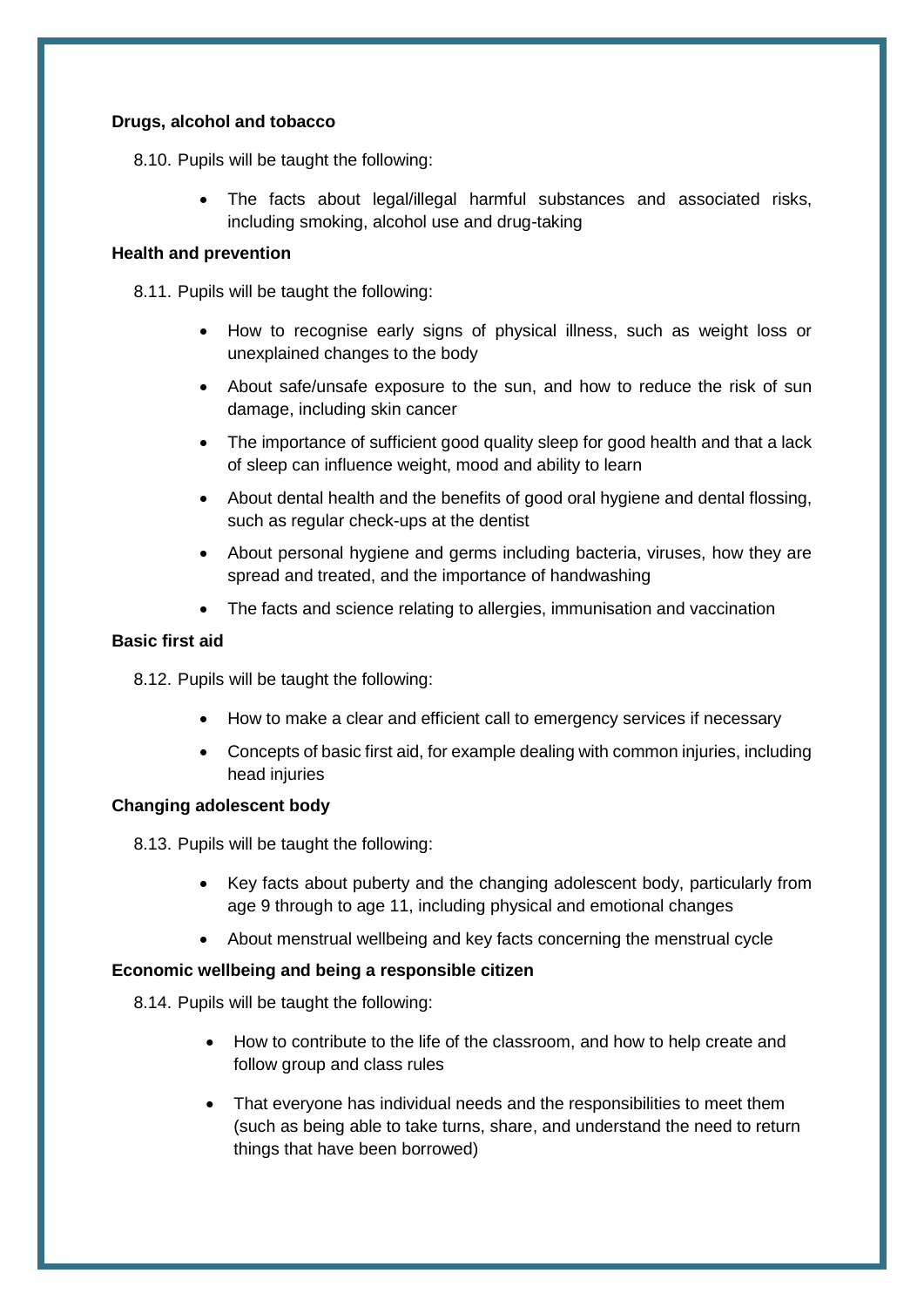- That they belong to various groups and communities such as family and school
- What improves and harms their local, natural and built environments and about some of the ways people look after them
- The different purposes for using money, including concepts of spending and saving, managing money, being a critical consumer and how money comes from different sources
- The role money plays in their lives including how to manage money, keep it safe, make informed choices about spending money and what influences those choices
- How to research, discuss and debate topical issues, problems and events relating to health and wellbeing and offer their recommendations to appropriate people
- Why and how rules and laws that protect themselves and others are made and enforced, why different rules are needed in different situations and how to take part in making and changing rules
- To understand that human rights apply to everyone, and that pupils have their own special rights set out in the United Nations Declaration of the Rights of the Child
- That universal rights are there to protect everyone and have primacy both over national law and family and community practices
- To know that there are some cultural practices which are against British law and universal human rights, such as FGM
- To realise the consequences of anti-social and aggressive behaviours such as bullying and discrimination of individuals and communities
- That there are different kinds of responsibilities, rights and duties differ at home, school, in the community and towards the environment
- To resolve differences by considering alternatives, seeing and respecting others' points of view, making decisions and explaining choices
- Recognising what being part of a community means, and about the varied institutions that support communities locally and nationally
- To recognise the role of voluntary, community and pressure groups, especially in relation to health and wellbeing
- To appreciate the range of national, regional, religious and ethnic identities in the UK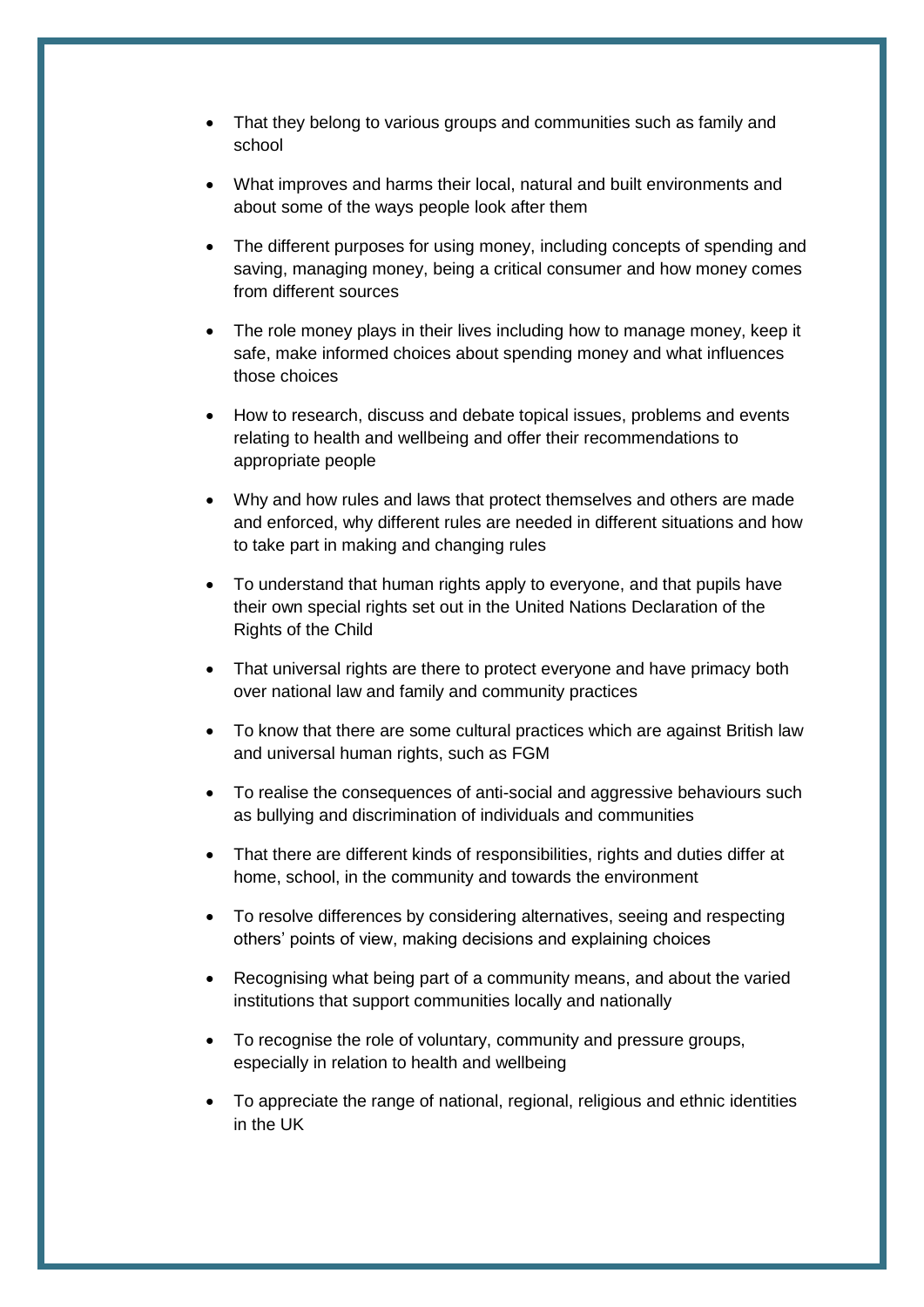- To consider the lives of people living in other places, and people with different values and customs
- An initial understanding of the concepts of 'interest', 'loan', 'debt', and 'tax' (e.g. their contribution to society through the payment of VAT)
- That resources can be allocated in different ways and that these economic choices affect individuals, communities and the sustainability of the environment
- About enterprise and the skills that make someone 'enterprising'
- To explore and critique how the media present information

#### **9. Assessment**

- 9.1. The school sets the same high expectations of the quality of pupils' work in PSHE as for other areas of the curriculum. A strong curriculum will build on knowledge pupils have previously acquired, including from other subjects, with regular feedback on their progress.
- 9.2. Lessons are planned to ensure pupils of differing abilities, including the most able, are suitably challenged. Teaching is assessed, identifying where pupils need extra support or intervention.
- 9.3. Pupils' knowledge and understanding is assessed through formative assessment methods such as tests, written assignments, discussion groups and quizzes, in order to monitor progress.

## **10. Intent, implementation and impact statement**

#### **Intent**

At Shoreham Beach Primary we believe that PSHE education is a fundamental part of every child's education in order for them to become accepting, informed, skilled and knowledgeable citizens. We aim to promote personal development in a structured and developmentally appropriate way in order to give pupils the knowledge, understanding, attitudes and practical skills to improve their life chances. We enable pupils to develop their sense of self-worth by encouraging them to play a positive role in contributing to school life and the wider community. Our curriculum covers a wide range of learning relating to physical and mental health, wellbeing, safeguarding and healthy relationships. We feel that learning about the emotional and social aspects of growing up will give pupils and young people the information, skills and positive values to empower them to have safe and fulfilling relationships and to become independent, responsible members of society. Having introduced pupils to a wide range of concepts and having exposed them to a variety of experiences, we hope that they will have a strong understanding of the diverse world around them; be well equipped to take responsibility for their own wellbeing and to stay safe in our ever-changing society.

#### **Implementation**

The School's PSHE/RSE Curriculum is in line with the requirement of the National Curriculum, that schools must make provision for personal, social, health and economic education (PSHE). It supports the requirements of the Equality Act through direct teaching, for example learning about different families, the negative effect of stereotypes and celebrating differences. The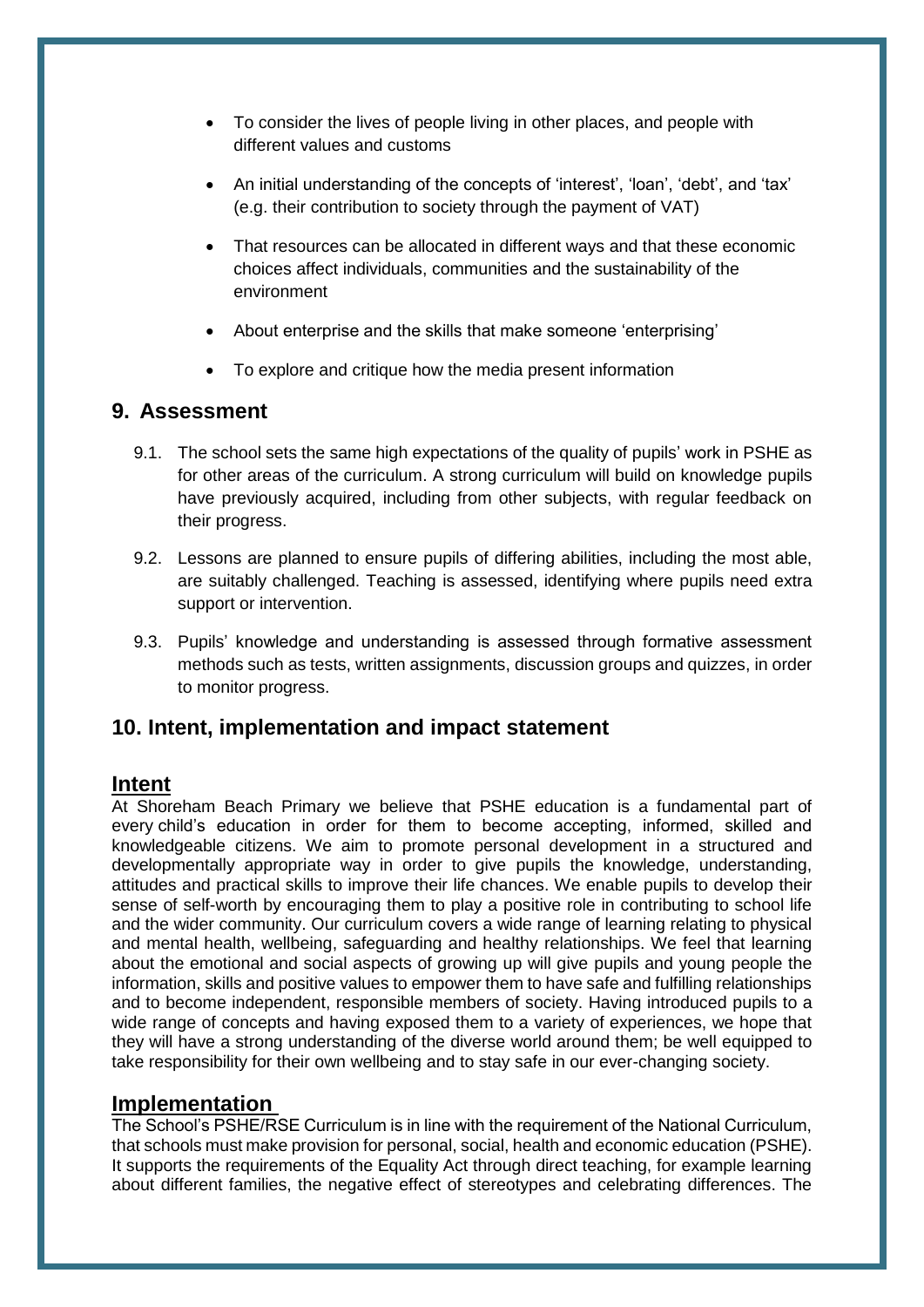RSE aspect of our PSHE Curriculum is inline with the Government statutory guidance from the Department for Education issued under Section 80A of the Education Act 2002. Our PSHE curriculum is based upon the PSHE Association programme and RSE part of the curriculum is based upon the programme by the Sex Education Form (NCB). The learning within the PSHE Curriculum is broken down into 6 areas:

- Rights and Responsibilities
- Money
- Health
- Feelings and Friendship
- Safety and Risk
- Identity

The RSE aspect of the PSHE Curriculum is broken down into the 6 areas of:

- Relationships
- My Body
- Life Cycles / Human reproduction
- Keeping Safe and Looking After Myself
- People Who Help Me / Getting Help and Advice
- Feelings and Attitudes

The cohesiveness of the PSHE/RSE curriculum helps pupils understand and value how they fit into and contribute to the world. With a strong emphasis on emotional literacy, building resilience, nurturing mental and physical health and accepting diversity.

We believe that PSHE/RSE education plays a vital part in primary education so, as well as discrete lessons, it is embedded throughout the curriculum. PSHE/RSE is an important part of school assemblies where pupils spiritual, moral, social and cultural curiosity is stimulated, challenged and nurtured. In addition, special events and key campaigns provide opportunities for pupils to explore specific issues.

#### **Impact**

By the time pupils leave us they will:

- demonstrate kindness and respect towards themselves and others.
- have the courage and ability to try new things, challenge themselves and persevere.
- take responsibility for their actions.
- have a good understanding of how to stay safe, healthy and how to develop good relationships.
- have an appreciation of what it means to be a positive member of a diverse, multicultural society.
- demonstrate and apply the British Values of Democracy, Tolerance, Mutual respect, Rule of law and Liberty.
- be on their journey preparing them for life and work in modern Britain.
- be able to recognise, understand and manage their own emotions
- understand who they can rely on and ask for support.
- look after their own mental health and ask for support where necessary.
- be on their way to maintaining a healthy lifestyle.
- recognise differences and have an understanding of diversity.
- apply learnt skills in real life situations
- demonstrate self-confidence and self-esteem.
- to equip pupils to make sound decisions when facing risks, challenges and complex contexts.
- understand the physical aspects involved in the teaching of RSE at the level appropriate to them as an individual.